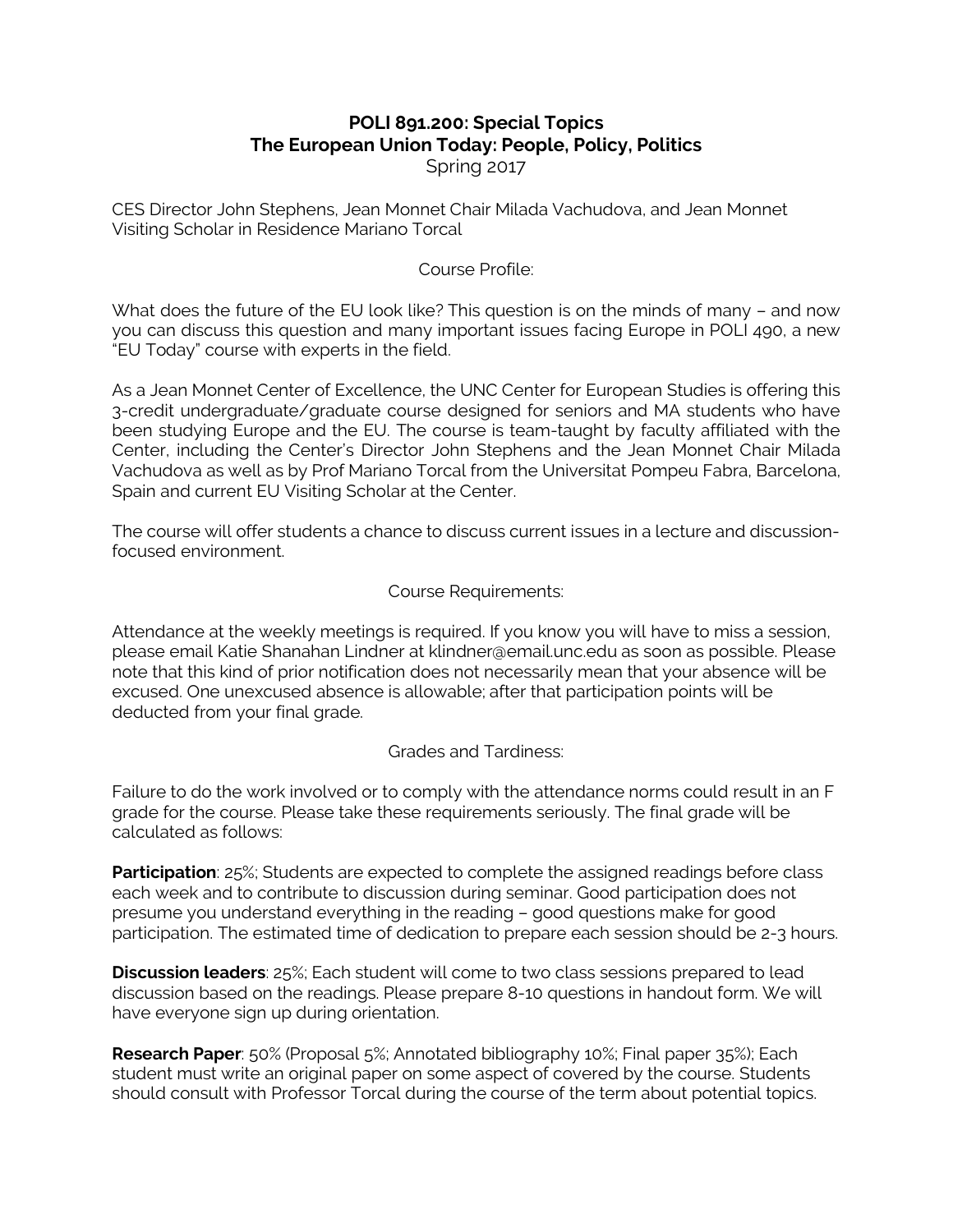The paper does not have to include any data analysis. Instead, papers could include an empirical or theoretical discussion of the topics covered. It is also possible to propose topics indirectly related to these topics, but from a different perspective that might be of interest for the students.

Each student should turn in a paper proposal that states the central question to be examined, and why the question is important and interesting, briefly explains how the proposed research will address the question. The proposal should be submitted by March 6th. This proposal will count for the 5% of the total grade. After this, students have to submit a documented with all the annotated bibliography they intend to use and read. This document will count for the 10% of the total grade. The estimated time of dedication to write the research paper is 25 hours.

Course Sessions:

**1. Monday, January 23, 2017 – Orientation** John Stephens and Katie Shanahan Lindner (CES Executive Director) will provide an Introduction of the course, review of the syllabus and an overview of course requirements.

2. **Monday, January 30, 2017 – "Social Investment Agenda"** John D. Stephens, Lenski Professor of Political Science and Sociology; Director, Center for European Studies, Jean Monnet Center of Excellence, TransAtlantic Masters Program; jdsteph@unc.edu

• **Readings**: Gøsta Esping-Andersen, "A Child-Centered Social Investment Strategy" in Gøsta Esping-Andersen et al., Why we need a New Welfare State, Oxford, 2002.; Giuliano Bonoli, "New Social Risks and the Politics of Post-industrial Social Policies," in Klaus Armingeon and Giuliano Bonoli, The Politics of Post-Industrial Welfare States: Adapting Post-war Social Policies to New Social Risks, Routledge, 2006.; Nathalie Morel, Bruno Palier, and Joakim Palme, "Beyond the Welfare States as We Know It," in Nathalie Morel, Bruno Palier, and Joakim Palme (eds.), Towards a social investment welfare state? Ideas, policies and challenges. Policy Press, 2011.

3. **Monday, February 6, 2017 – "Immigrants, Refugees and Muslims in Europe: Some Complicated and Challenging Issues"** Rahsaan Maxwell, Associate Professor, Department of Political Science, rahsaan@email.unc.edu

Immigrant integration has been one of the most intense political issues in Western Europe in recent decades. While many West European countries have long traditions of integrating immigrants from fellow European countries, the dramatic post-WWII rise in migrants from outside of Europe has literally changed the complexion of cities and towns across the continent. Muslim immigrants have been especially challenging to integrate and there have been widespread debates and controversies over whether Islam is compatible with contemporary European society. In addition, the recent refugee crisis has added further flames to an already-tense situation. Today we will discuss some of these complicated and challenging issues.

NOTE SPECIAL TIME: 4-7pm in GEC 3033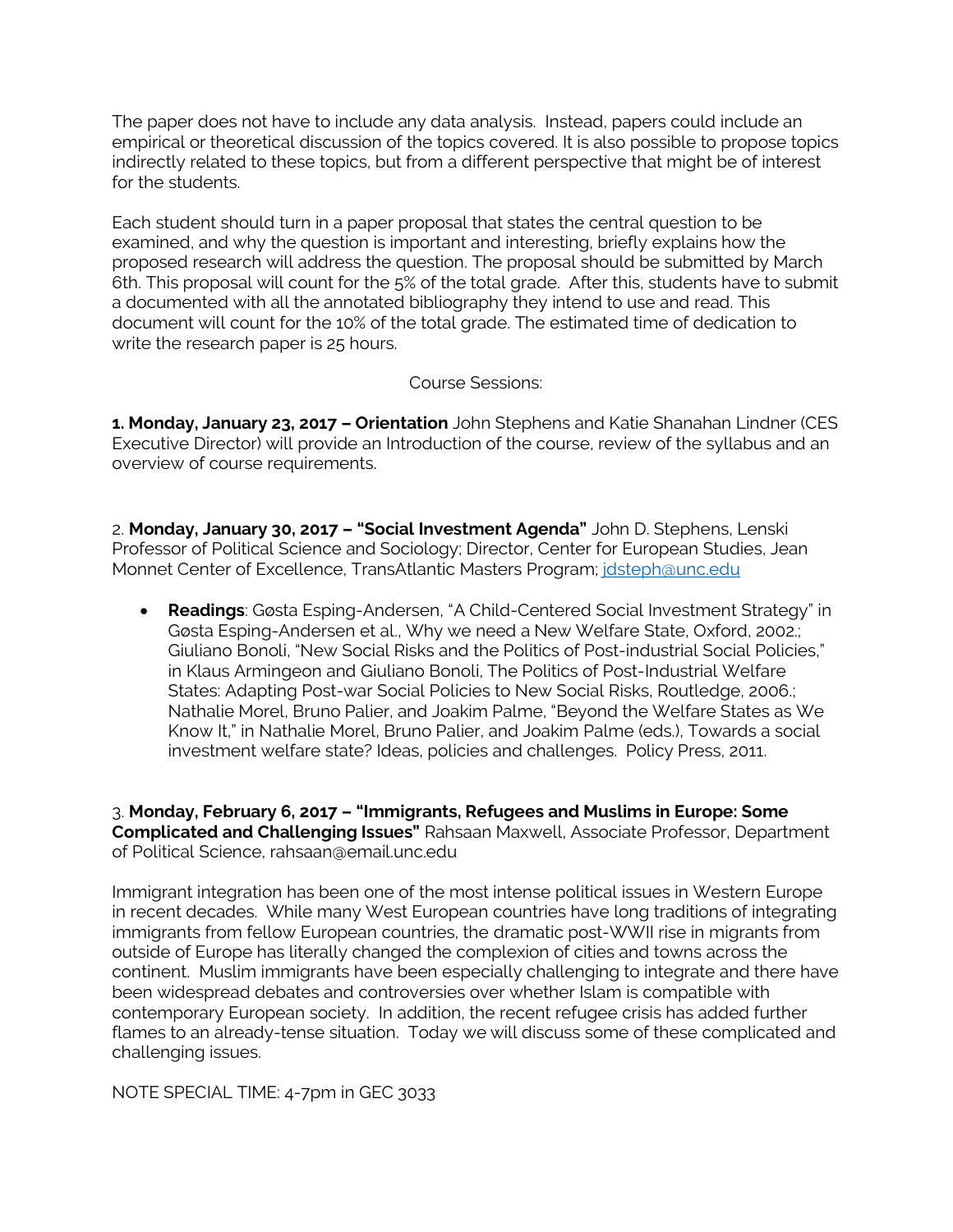• **Readings**: Jens Hainmueller, Dominik Hangartner and Giuseppe Pietrantuono. 2015. "Naturalization fosters the long-term political integration of immigrants" Proceedings of the National Academy of Sciences 112(41): 12651-12656.; Jens Hainmueller, Dominik Hangartner and Duncan Lawrence. 2016. "When lives are put on hold: Lengthy asylum processes decrease employment among refugees" Science Advances 2(8); Ruud Koopmans. 2015. "Religious Fundamentalism and Hostility against Out-groups: A Comparison of Muslims and Christians in Western Europe" Journal of Ethnic and Migration Studies 41(1): 33-57.

The next five sessions will be taught by Mariano Torcal, Full Professor of Political Science at the Universitat Pompeu Fabra, Spanish National Coordinator of the European Social Survey, Director of the Research and Expertise Centre for Survey Methodology, UNC Jean Monnet EU Visiting Scholar; mariano.torcal@upf.edu; office GEC room 3216.

These sessions will cover five different topics on Public Opinion and Political Behavior in Europe which are very relevant nowadays. These topics are: Support for the European Integration and EU institutions, the decline of political trust (national representative institutions), opinions and attitudes toward immigration, European Elections, and support to populist and right-wing extremist parties. This is a course basically on political behavior and political attitudes in Europe.

The sessions strive to give the students a thorough and careful introduction to the essential ideas of study and analysis of political attitudes and political behavior in Europe. Knowledge on basic aspects of political attitudes, political behavior and survey and methodological issues are very welcome, but it is not a prerequisite.

In the assigned readings there are some statistical analyses. Our class discussion will be based ONLY on the summaries of results provided in the readings. Therefore, statistical knowledge is not required. However, for those students interested in gaining a deeper understanding of the data results and greater methodological discussion I recommend a basic introduction to econometrics: *Gujarati's Basic Econometrics* (McGraw-Hill, 1988) or Dougherty's Introduction to Econometrics (Oxford University Press, 2002). For basic knowledge on comparative research designs, I recommend King, Keohane, and Verba's. Designing Social Inquiry (Princeton University Press, 1994).

The objective of these sessions is for students to be introduced in the study of the basic attitudes and behavior towards these five topics in Europe. Students are supposed to achieve an understanding of the basic concepts and dimensions of political attitudes, electoral behavior and some knowledge on how to deal with this expanding literature. The final goal is to have an idea what Europeans think and perceive about all these fundamental issues today.

4. **Monday, February 13, 2017 "The Concept of Political Support and Attitudes toward the EU"** This is an introductory session about the study of political attitudes. Departing from the classics on political culture, I will outline also the current discussion on Support to the EU and its basic institutions. For students not familiar with the Institutions and functioning of the European Union, I strongly recommend the following brief introduction: Simon Hix. 2014. "The EU as a new Political System". In Daniele Caramani, ed., *Comparative Politics*. Oxford: Oxford University Press, (3ed.).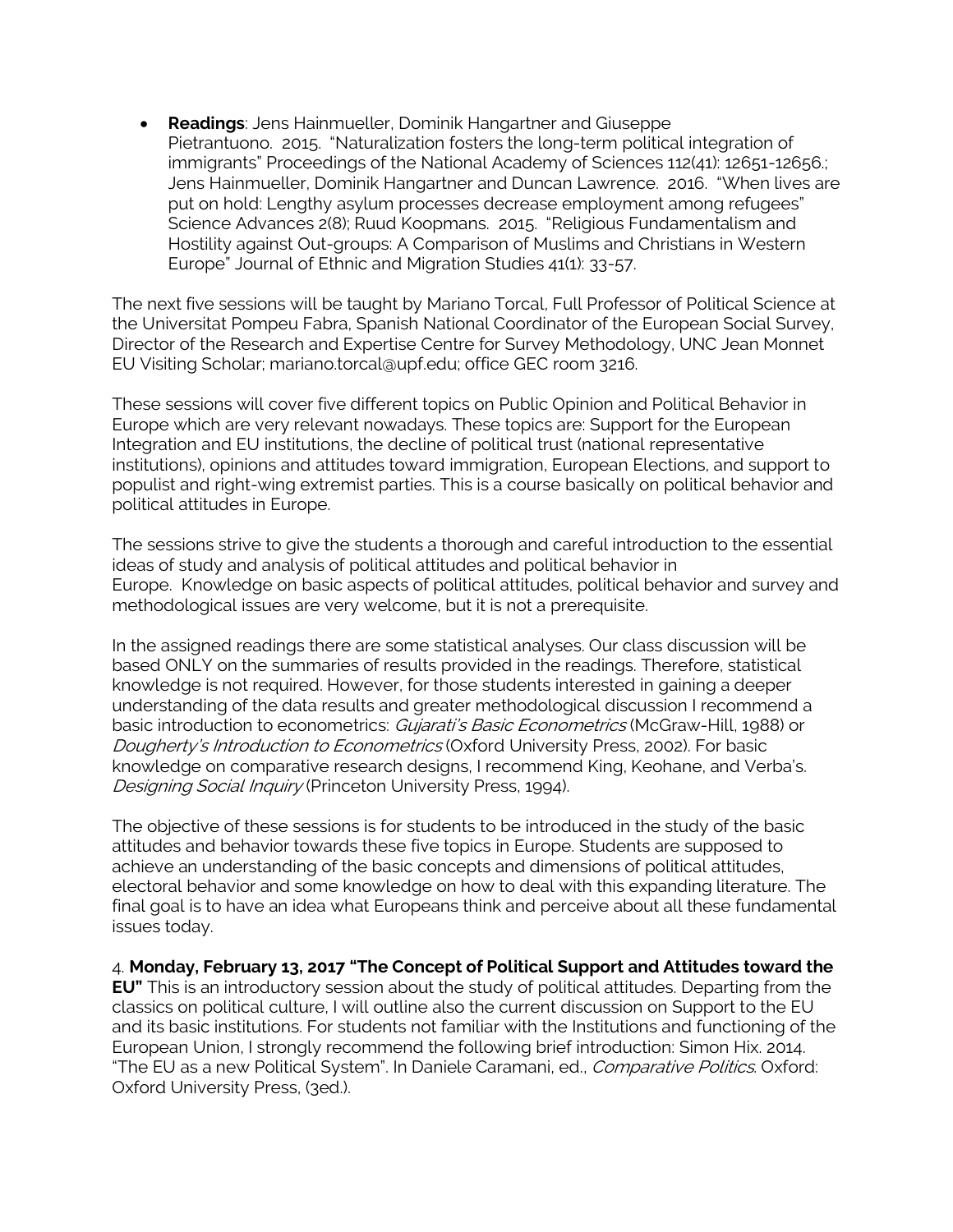- **Compulsory Readings**: Sara B. Hobolt. 2012 . "Public Opinion and Integration". In Erik Jones, Anand Menon, and Stephen Weatherill, eds. The Oxford Handbook of the European Union. DOI: 10.1093/oxfordhb/9780199546282.013.0050.; Armingeon, Klaus and Besir Ceka. 2013. "The loss of trust in the European Union during the great recession since 2007: The role of heuristics from the national political system." European Union Politics, DOI: 10.1177/1465116513495595.; Harteveld, Eelco; Tom van der Meer; and Catherine E De Vries (2013). "In Europe we trust? Exploring three logics of trust in the European Union". European Union Politics: 1-14. D.O.I.: 10.1177/1465116513491018.
- **Recommended Readings**: Some additional very short readings on Brexit: http://www.economist.com/news/britain/21708679-minority-leavers-havechanged-their-minds-others-are-bailing-out-after-brexit-bregret; http://www.economist.com/blogs/graphicdetail/2016/06/daily-chart-17; http://www.economist.com/news/britain/21701257-results-paint-picture-angrycountry-divided-class-age-and-region-country-divided

### 5. **Monday, February 20, 2017 "Second Order Election (SOE) Paradigm for EU**

**Elections"** Voting behavior is admittedly one of the most developed fields in political science – in approaches, concepts, indicators, findings and contributions. This session deliberately seeks to introduce a degree of simplification by discussing the foundations laid down by three classical works in the field. However, these models were fundamentally changed to explain EU elections, where the second-order election is the dominant paradigm. In this session, we will have a very profound descriptive picture of the European Elections in the last 30 years, trying to identify some patterns, trends and tendencies, and also observing the impact that it might have had on the arrival of newcomers to countries in the EU.

• **Readings**: Liesbet Hooghe and Gary Marks 2012. "Politicization". In Erik Jones, Anand Menon, and Stephen Weatherill, eds. The Oxford Handbook of the European Union. DOI: 10.1093/oxfordhb/9780199546282.013.0058.; Joost van Spanje and Claes de Vreese. 2011. "So what's wrong with the EU? Motivations underlying the Eurosceptic vote in the 2009 European elections", *European Union Politics*, 12: 405-429; Catherine E. de Vries, Wouter van der Brug, Marcel H. van Egmond, and Cees van der Eijk. 2011. "Individual and contextual variation in EU issue voting: The role of political information", *Electoral Studies*, 30: 16-28.

6. **Monday, February 27, 2017 "The representation crisis in Europe: Political trust in European democracies"** In this session we will observed the evolution of political trust in the main institutions on representation (national parliaments, politicians, political parties and judicial institutions) in Europe. After revising the main theories explaining cross-national differences in political trust, we will try to deal with the following questions. Is a clear decline trend in political trust in Europe? What explains cross-national differences in political trust in Europe? What is the effect of the crisis in political trust in Europe? Is the economic performance the only explanatory factor in the decline of political trust?

• **Readings**: Meer, Tom van de (2017). "Democratic input, macro-economic output, and political trust" In Sonja Zmerli and Tom van der Meer, eds. Handbook on Political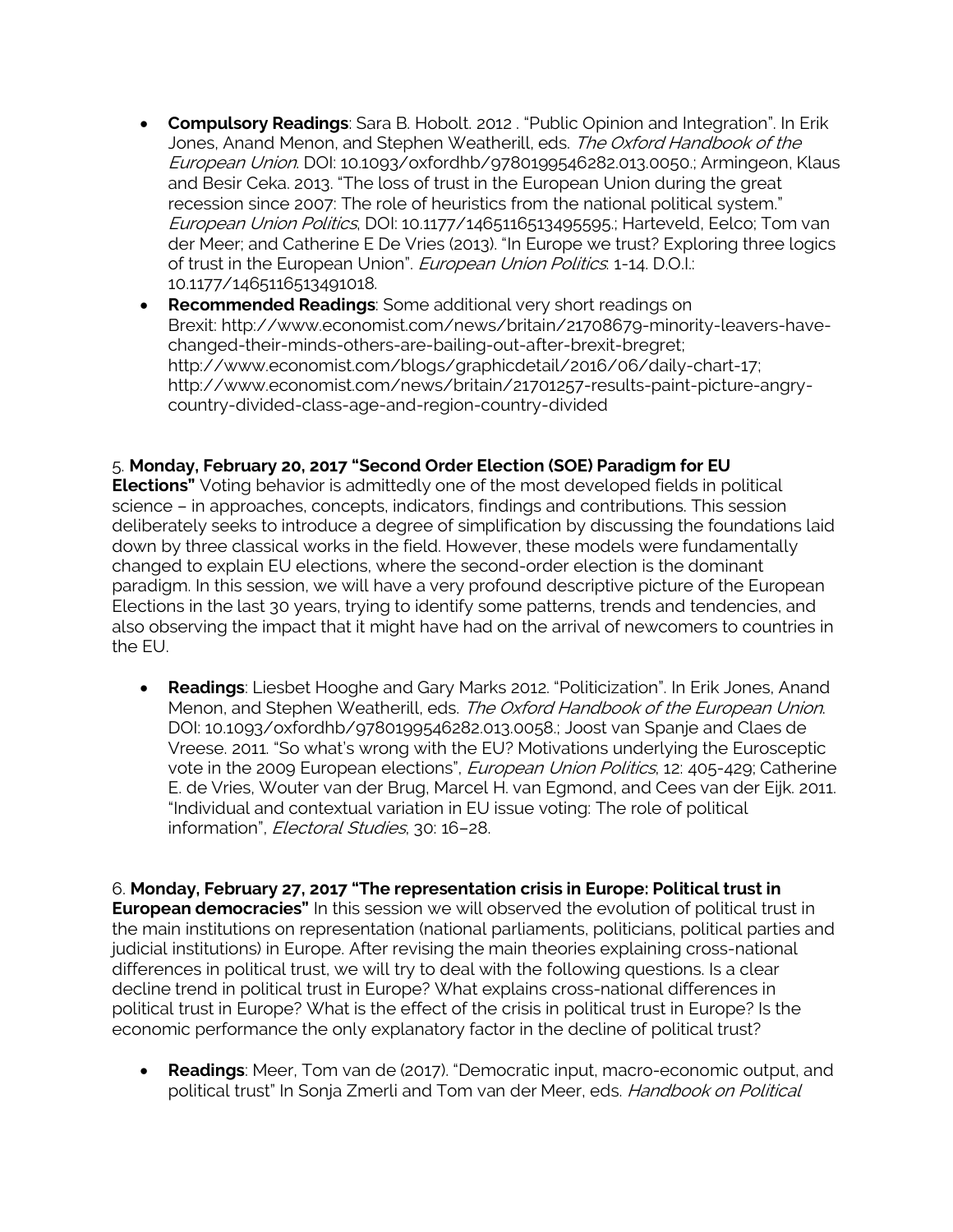Trust, Edward Elgar Publishing, 2016: ISBN 978 1 78254 510 1.; Torcal, Mariano (2017). "Political Trust in Western and Southern Europe". In Sonja Zmerli and Tom van der Meer, eds. Handbook on Political Trust, Edward Elgar Publishing, 2016: ISBN 9781 78254 510 1.; Armingeon, Klaus and Kai Guthmann (2014). "Democracy in crisis? The declining support for national democracy in European countries, 2007–2011", European Journal of Political Research 53 (1): 423-442.

# 7. **Monday, March 6, 2017 "Public Opinion on Immigration and its electoral**

**consequences"** In this session will observe the evolution in public opinion on immigration in Europe, one of the most important issues nowadays. We will discuss different theories to explain individual level differences and cross-national differences. We will also observe some of the electoral consequences of this issue.

• **Readings**: Hainmueller and Hiscox (2010) "Attitudes toward Highly Skilled and Lowskilled Immigration: Evidence from a Survey Experiment", American Journal of Political Science.; Malhotra et al (2013) "Economic Explanations for Opposition to Immigration: Distinguishing between Prevalence and Conditional Impact", American Journal of Political Science.; Sergi Pardos-Prado (2015) "How Can Mainstream Parties Prevent Niche Party Success? Center-Right Parties and the Immigration Issue", The Journal of Politics, 77(2): 352-367

# 8. **Monday, March 13, 2017 – Spring Break**

9**. Monday, March 20, 2017 "The emergence and support to right-wing and niche parties"** This session will be fully dedicated to explain the emergence of new parties in the European party systems, paying special attention to right-wing extremists parties and new niche parties.

• **Readings**: Adams, James, Michael, Clark, Lawrence, Ezrow and Garrett, Glasgow. 2006. Are Niche Parties Fundamentally Different from Mainstream Parties? The Causes and the Electoral Consequences of Western European Parties' Policy Shifts, 1976-1998. *American Journal of Political Science* 50(3): 513-529.; Arzheimer, Kai. 2009. Contextual factors and the extreme-right vote in Western Europe, 1980-2002. American Journal of Political Science 53(2): 259-275.; Golder, Matt. 2016. Far Right Parties in Europe. Annual Review of Political Science 19: 477-97; Stavrakakis, Yannis and Giorgos, Katsambekis. 2014. Left-wing populism in the European periphery: the case of SYRIZA. Journal of Political Ideologies, 19(2): 119-142.

10. **Monday, March 27, 2017 "Europe under repression. How Europeans reacted to totalitarian control"** Paul Corner, Professor of European History at University of Siena, Italy; Site Director, TransAtlantic Masters in Siena, paul.corner@unisi.it

The seminar asks a series of questions. How did ordinary people live under the totalitarian/authoritarian regimes of the last century? Why did people become Nazis or Fascists? Did people become communist out of conviction or because of compulsion? What was the nature of social control under these regimes and how far can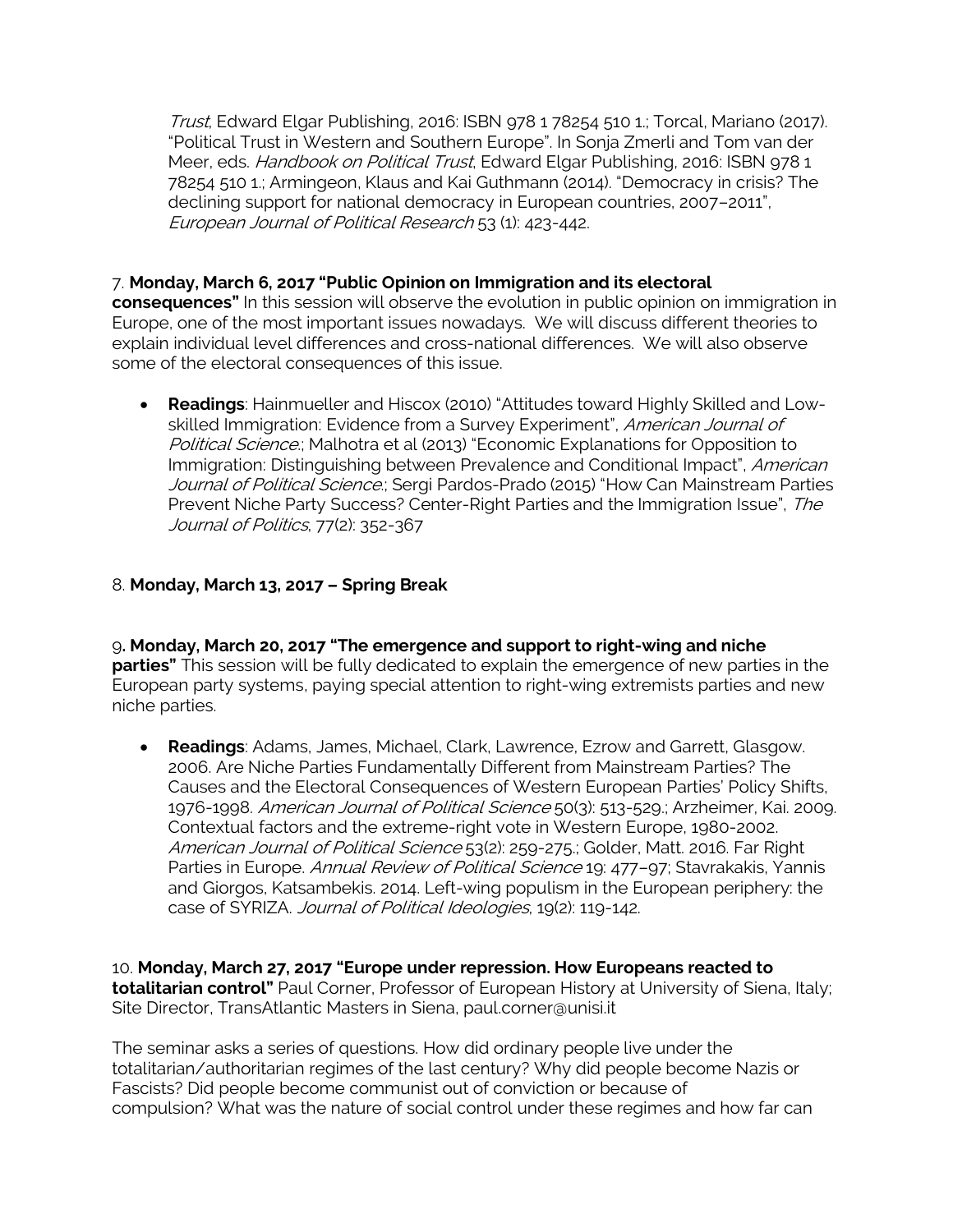they be equated with each other? And a final, very important question; to what extent does fascism "belong" only to the past?

• **Readings**: Corner, P. (2009). Popular opinion in totalitarian regimes : fascism, Nazism, Communism. Oxford ; New York: Oxford University Press. (Chapters 1, 2, 3); Lüdtke, A. (2016). Ordinary People, Self-Energizing, and Room for Manoeuvering: Examples from 20th Century Europe in A. Lüdtke (Ed.), Everyday life in mass dictatorship: collusion and evasion. Houndmills, Basingstoke ; New York, NY: Palgrave Macmillan.

11. **Monday, April 3, 2017 "EUrosceptiscism and EU Cultural Policy"** Sabine Von Dirke, Associate Professor, German Department, University of Pittsburgh, vondirke@pitt.edu

Prof Von Dirke will discuss the correlation between the collapse of the "permissive consensus" in the early 1990s/rising EUroscepticism and the EU's attempt to mobilize "C/culture" as a means to address this problem. In other words, her lecture will discuss some of the research on the "EUropean identity crisis" and the increase in cultural programming/funding by the EU. Her lecture will address the oldest program, "Cultural Capitals of Europe" and the most recent cultural programs – 2007-2013 and 2014- 2020/Creative Europe program.

• **Readings**: Zimmermann, Hubert and Andreas Dür, Key Controversies in European Integration. (New York: Palgrave Macmillian, 2012) [Introduction, Chapter 6]; Bottici, Chiara and Benoit Challand, Imagining Europe. Myth, Memory, and Identity. (New York: Cambridge UP, 2013) [Introduction, Chapter 4]; Declaration of European Identity, Copenhagen 1973; EU Commission: Towards an Integrated Concept of Cultural Heritage of Europe; EU Commission: A New Narrative for Europe

12. **Monday, April 10, 2017 "Can the Centre Hold? European Integration in the Face of Rising Populism and Democratic Backsliding in the Member States"** Milada Vachudova, Associate Professor of Political Science, Chair, Curriculum in Global Studies, Jean Monnet Chair for EU Studies; vachudov@email.unc.edu

The last two years have seen a dramatic transformation in the political landscape of Europe due to the rising power of populist and xenophobic political parties and leaders in many EU member states. We will discuss the contours of Europe's refugee crisis, and the variation in how EU member states have responded to the call to help refugees, to develop EU burdensharing, and to end the refugee flows. We will explore what changes in European and British politics and political attitudes led to the astounding Brexit vote in the United Kingdom last June — and what are the consequences. We will also examine the problem of democratic backsliding among EU member states, and ask whether other countries are following in the footsteps of Viktor Orban's Hungary in centralizing power and dismantling liberal democracy in the heart of Europe.

• **Readings**: European Politics & Society newsletter, Winter 2017; Kelemen, R. (2017). Europe's Other Democratic Deficit: National Authoritarianism in Europe's Democratic Union. Government and Opposition, 52(2), 211-238. doi:10.1017/gov.2016.41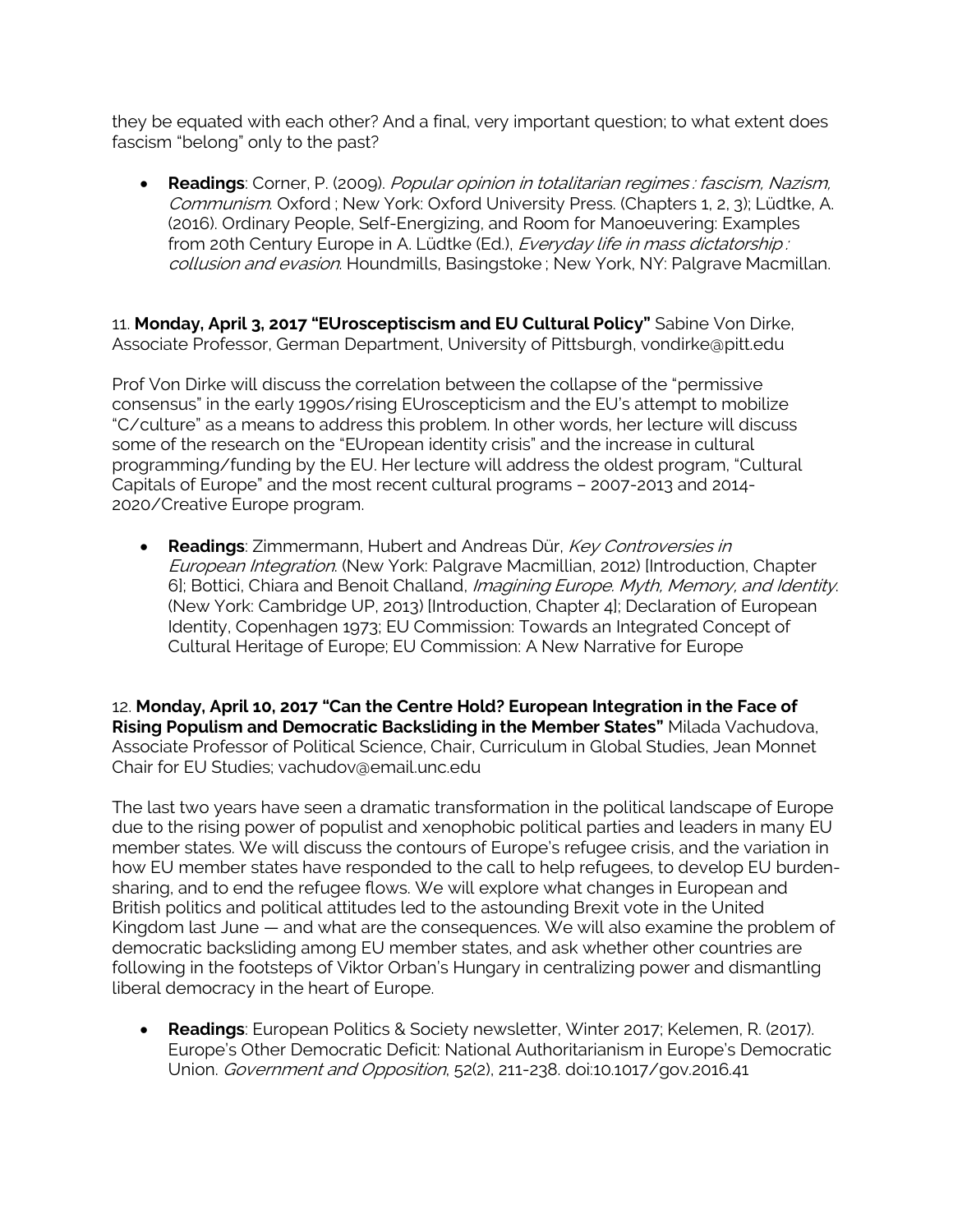13. **Monday, April 17, 2017 "The on-going impact of the financial crisis on the EU, including implications of Brexit"** Despina Alexiadou, Assistant Professor, Department of Political Science, University of Pittsburgh, dalexiad@pitt.edu

- **Compulsory Readings**: Roberts, Kenneth. Forthcoming. "State of the Field Party politics in hard times: Comparative perspectives on the European and Latin American economic crises.", *European Journal of Political Research*; Moury, Catherine and Adam Standring. Forthcoming. "Going beyond the Troika': Power and discourse in Portuguese austerity politics.", *European Journal of Political Research*; Hernandez, Enrique and Hanspeter Kriezi. 2016. "The electoral consequences of the financial and economic crisis in Europe.", *European Journal of Political Research*, 55: 203-224; Bertsou, Eri and Giulia Pastorella. 2017. "Technocratic attitudes: a citizens' perspective of expert decision-making.", West European Politics, 40: 430–458
- **Recommended Readings**: Joseph E. Stiglitz. 2016. The Euro: How a common currency threatens the Future of Europe, W.W. Norton and Company.

### 14. **Monday, April 24, 2017 "From the Paris Attacks to Berlin: Terrorism, Migration and Security in Europe"** Tobias Hof, DAAD Visiting Professor of History; tobi@email.unc.edu

French President François Hollande condemned the terrorist attacks in Paris on 13 November 2015 as an "act of war". The vocabulary used by him and others is meant to establish a sense of unity, prepare citizens for suffering and herald the long effort ahead. Some scholars fear that the French and European reaction foretells a new global war on terrorism that may be just as unsuccessful as the first one. They demand that Europe, which has been struck by other terrorist attacks since Paris, must learn from the mistakes of the US in the aftermath of the 9/11 attacks. At the same time, however, Europe faces another challenge which can no longer be understood as separate from the crisis of terrorism after the Paris attacks and the attacks in Germany: the refugee crisis. In fact, for nationalists and far right populists these two crises were never really separate to begin with. In the lecture we will discuss their impact on European everyday life, security measures, immigration policy as well as the involvement of European countries in the "war on Terror" in the midst of serious challenges to the European Union. The lecture will focus on the central question of how to find a balanced path between the Scylla of unbridled liberalism and the Charybdis of authoritarianism in fighting terrorism in modern times without forfeiting Europe's dignity by rejecting refugees in need (Emmanuel Macron).

• **Reading**: Nail, T. (2016) A Tale of Two Crises: Migration and Terrorism after the Paris Attacks. Studies in Ethnicity and Nationalism, 16: 158-167. doi: 10.1111/sena.12168.

# **List of further recommended readings from Professor Torcal:**

The Concept of Political Support and Attitudes toward the EU

• Liesbet Hooghe and Gary Marks. 2004. "Does Identity or Economic Rationality Drive Public Opinion on European Integration?" Political Science and Politics, 37(3), July: 415-120.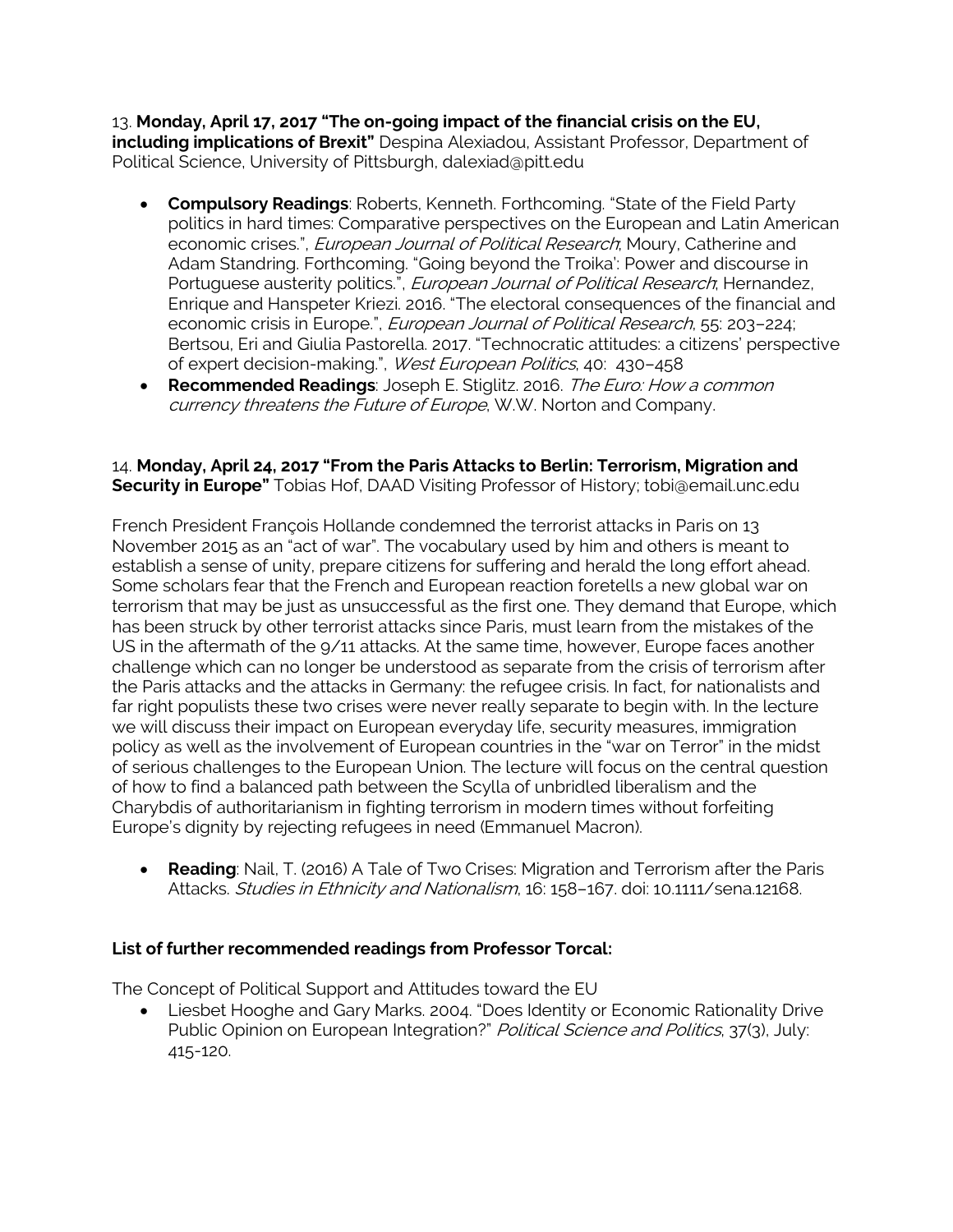- Hanspeter Kriesi. 2008. Rejoinder to Liesbet Hooghe and Gary Marks, 'A Postfuncional Theory of European Integration: From Permissive Consennsus to Constraining Dissensus" British Journal of Political Science, 39: 221-224.
- Liesbet Hooghe and Gary Marks. 2008. "A Postfunctionalist Theory of European Integration. From Permissive Consensus to Constraining" British Journal of Political Science, 39:1-23.
- Tanja A. Börzel and Thomas Risse. 2008. "Revisiting the Nature of the Beast Politization, European Identity, and Postfuncionalism: A comment on Hooghe and Marks" British Journal of Political Science, 39: 217-220.
- David Sanders, Pedro Magallhaes and Gabor Toka. 2012. "Summary and Conclusions: Europe in Equilibrium-Unresponsive Inertia or Vibrant Resilience?" in D. Sanders, P. Magalhaes and G. Tóka, eds., *Citizens and the European Polity*. Oxford. Oxford University Press, pp. 245-269.
- Belluci, David Sanders, Gábor Tóka and Mariano Torcal. 2012. "Introduction: Antecedents and Consequences of European Citizenship" in D. Sanders, Belluci, G. Tóka, and M. Torcal, eds., The Europeanization of National Polities? Citizenship Support in a Post-Enlargement Union. Oxford: Oxford University Press, 1-16.
- David Sanders, Paolo Belluci, and Gábor Tóka. 2012. "Towards an Integrated Model of EU Citizenship and Support" in D. Sanders, Belluci, G. Tóka, and M. Torcal, eds., The Europeanization of National Polities? Citizenship Support in a Post-Enlargement Union. Oxford: Oxford University Press, 187-233.
- Andrija Henjak, Gábor Tóka and David Sanders. 2012. "Support for European Integration" in D. Sanders, P. Magalhaes and G. Tóka, eds., Citizens and the European Polity. Oxford. Oxford University Press, pp. 169-211.
- Edgar Grande and Swen Hutter (2016). "Beyond authority transfer: explaining the politicisation of Europe". West European Politics 39(1), pp. 23-43.
- Pieter deWilde and Christopher Lord (2016). "Assessing actually-existing trajectories of EU politicisation". West European Politics 39(1), pp. 145-163.
- Pieter de Wilde, Anna Leupold and Henning Schmidtke (2016). "Introduction: the differentiated politicization of European governance". West European Politics 39(1), pp. 3-22.

Second Order Election (SOE) Paradigm for EU Elections

- Karlheinz Reiff and Hermann Schmitt. 1980. "Nine Second Order National Elections. A Conceptual Framework for the Analysis of European Elections", *European Journal of* Political Research 8:31-54.
- Liesbet Hooghe and Gary Marks (2016). "Europe's Crises and Political Contestation". Paper presented at the Conference, "Theory Meets Crisis," Robert Schuman Centre, EUI, June 30-July 1, 2016.
- S. Flickinger and Donley T. Studlar One Europe. 2007. "Many Electorates?: Models of Turnout in European Parliament Elections After 2004". Comparative Political Studies 2007 40: 383-404.
- Sara B. Hobolt, Jae-Jae Spoon and James Tilley. 2008. "A Vote Against Europe? Explaining Defection at the 1999 and 2004 European Parliament Elections", British Journal of Political Science, 39: 93-115.
- Simon Hix and Michael Marsh. 2007. "Punishment or Protest? Understanding European Parliament Elections". The Journal of Politics, Vol. 69, No. 2: 495-510.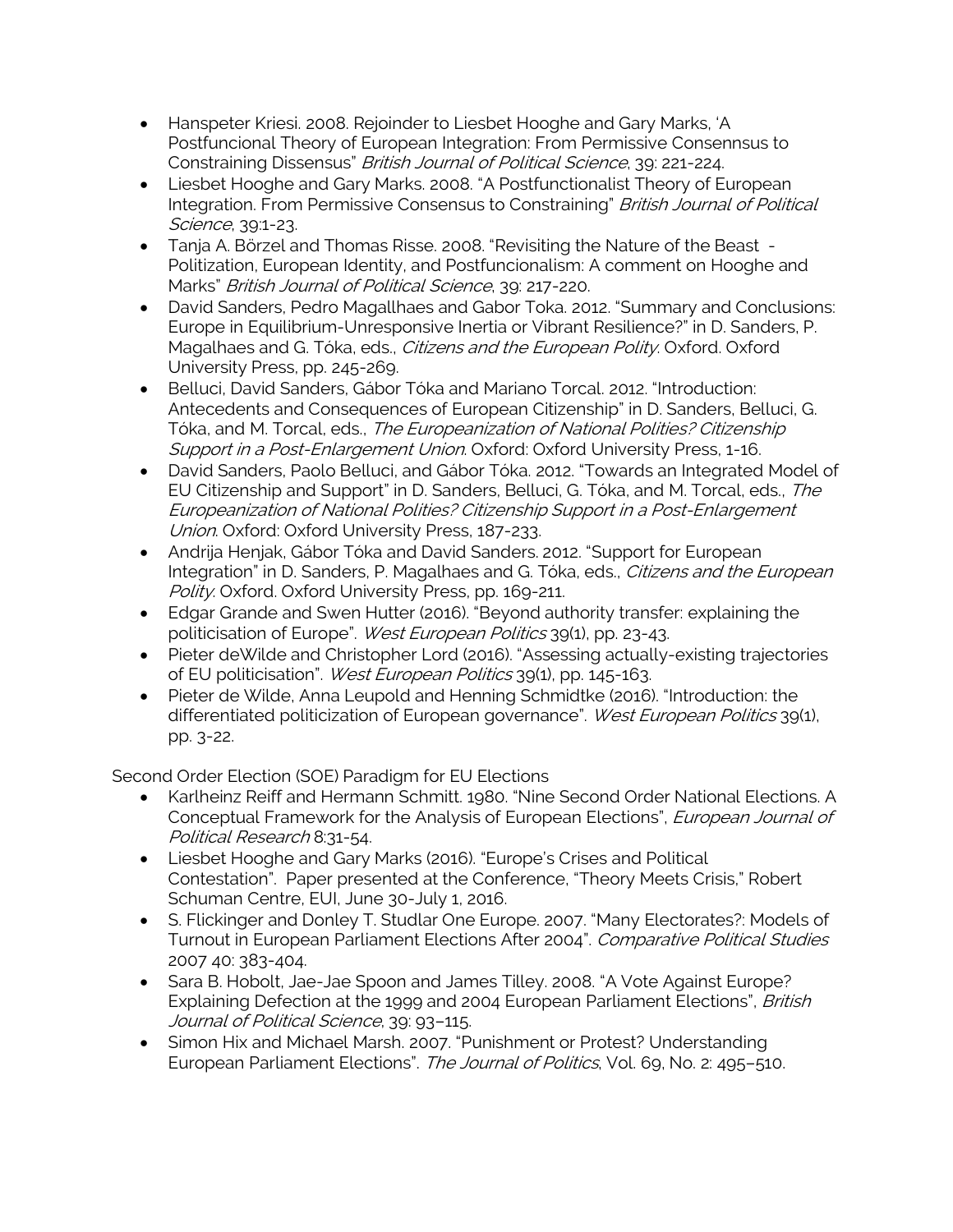- Nick Clark and Robert Rohrschneider. 2009. "Second-Order Elections versus First-Order Thinking: How Voters Perceive the Representation Process in a Multi-Layered System of Governance." European Integration, 31 (5): 645-664.
- Craig Parsons and Till Weber. 2011. "Cross-Cutting Issues and Party Strategy in the European Union", Comparative Political Studies, 44(4): 383-411.
- Arnold, Christine and Mark N. Franklin. 2012. "Introduction: Issue Congruence and Political Responsiveness," West European Politics, Vol. 35, No. 6, 1217-1225.
- Sara B. Hobolt and James Tilley (2016). "Fleeing the centre: the rise of challenger parties in the aftermath of the euro crisis", West European Politics, DOI: 10.1080/01402382.2016.1181871.
- Torcal, Mariano and Toni Rodón. Forthcoming. "Issue voting and the pivotal role of the states"

The representation crisis in Europe: Political trust in European democracies.

- Pharr, Susan J. (2000). "Officials' Misconduct and Public Distrust: Japan and the Trilateral democracies," in Susan J. Pharr y Robert D. Putnam, *Disaffected* Democracies. What's Troubling the Trilateral Countries?, Princeton, Princeton University Press, pp. 173-2001.
- Pharr, Susan J. and Robert D. Putnam (2000). Disaffected Democracies: What's Troubling the Trilateral Countries?. Princeton: Princeton University Press.
- Porta, Donatella della (2000). "Social Capital, Beliefs in Goverment, and Political Corruption"," in Susan J. Pharr y Robert D. Putnam, *Disaffected Democracies. What's* Troubling the Trilateral Countries?, Princeton, Princeton University Press, pp. 202-228.
- Mishler, William and Richard Rose (2001). "What Are the Origins of Political Trust? Testing Institutional and Cultural Theories in Post-Communist Societies," Comparative Political Studies, 34(1): 30–62.
- Rohrschneider, Robert (2005). "Institutional Quality and Perceptions of Representation in Advanced Industrial Democracies," Comparative Political Studies, 38(7): 850-874.
- Torcal, Mariano (2006). "Political disaffection and democratisation history in new democracies", in Mariano Torcal y José Ramón Montero, eds., Political disaffection in contemporary Democracies. Social Capital, Institutions, and Politics. London: Routledge, 157-189.
- Torcal, Mariano and José Ramón Montero (2006). "Political Disaffection in Comparative Persperctive," in Political Disaffection in Contemporary Democracies. Social Capital, Institutions, and Politics. London: Routledge.
- Polavieja, Javier (2013). "Economic crisis, political legitimacy, and social cohesion," in Duncan Gallie (Ed.), *Economic crisis, quality of work and social integration: The* European experience (pp. 256–278). Oxford, UK: Oxford University Press.
- Torcal, Mariano (2014), "The Decline of Political Trust in Spain and Portugal: Economic Performance or Political Responsiveness?", American Behavioral Scientist, vol. 58, no. 12, pp. 1542-1567.
- Erkel, Patrick van, and Tom van der Meer, (2016) "Macro-economic performance, political trust, and the Great Recession: A multilevel analysis of the effects of withincountry fluctuations in macroeconomic performance on political trust in 15 EU countries, 1999-2011". European Journal of Political Research 15: 177-197. D.O.I. 10.1111/1475-6765.12115.
- Meer, Tom van de, and Armen Hakhverdian (2016) "Process, performance, and political trust: A cross-national study in 48 European countries on political trust as an